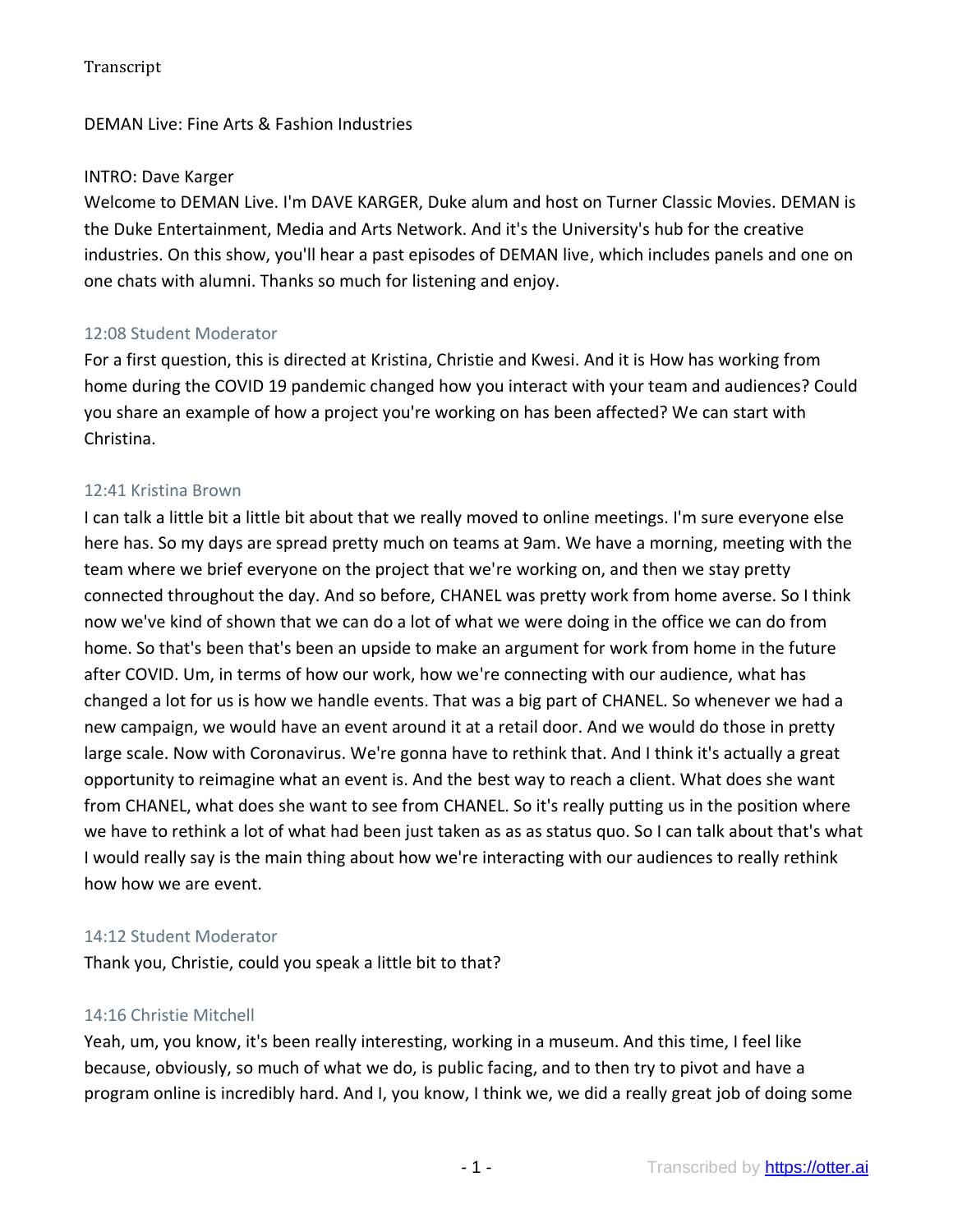things and other things were a lot more of a challenge. I think part of what worked really well was using kind of what we have and what we've already been doing, but doing it in a different way. You know, instead of trying to bring an exhibition online, for example, which is basically impossible. The experience is not the same, you know, the The didactics are not the same, we really decided to have kind of focused seminars that are open to anyone using some of our education team members and teaching art history from home. We asked staff from across the museum to submit their favorite collection works that they've been thinking about in the moment and why they have resonated with them. So it's been, you know, interesting, and we're still kind of trying to figure out how we've reopened to a public. Everything about that has changed. And I think no other museum or anyone who works at a public facing institution can kind of speak to that, too, on where we're at a number of different institutions with different audiences and different kinds of capacities. And right now, we're really thinking about how to kind of slow things down.

I will say one of my biggest frustrations as a curator is not having enough time to read. And to think about things. And this has been a great opportunity to be doing a lot of that a lot of self-reflection, I think, not just in light of COVID, but also the Black Lives Matter movement. And you know, where we stand without what we can do what we haven't been doing. So it's been, in some ways really productive, I think, to kind of take a step back from this really relentless pace. And at other moments, it's been really, really challenging to try to connect with our audiences and still feel like we're doing something relevant. As far as projects go, most of my projects are on hold or postponed kind of much further out. So the one project I'm working on that we'll be opening soon is called Around Day's End. And it's a collection they show, which will look at New York City in the 1970s and 80s, kind of in the midst of this fiscal crisis. And to kind of rethink that right exhibition texts, as the city was shutting down around me, and during basically into a new fiscal crisis really brought on kind of a whole new perspective. And so we've been trying to really incorporate that into the way we think about the show, talk about it, present it, write about it, and hopefully, that will shine through when it opens soon.

## 17:12 Student Moderator

Thank you, Kwesi?

## 17:15 Kwesi Blair

Hi. So I actually wear two different hats one as a consultant, and that's my partners, but also, as an advisor to a number of fashion brands, of different sizes. But I was going to speak a little bit more about as an advisor to one of the brands that I work with who makes fashion and apparel. You know, we had a conversation about, you know, how do we actually approached the audience, and our community of people that she speaks to as a designer? So, you know, is it business as usual? What do I need to be communicating? And I said, Well, you know, have you had an opportunity to actually talk to the people within your supply chain that actually make your business run? So I said, you know, like,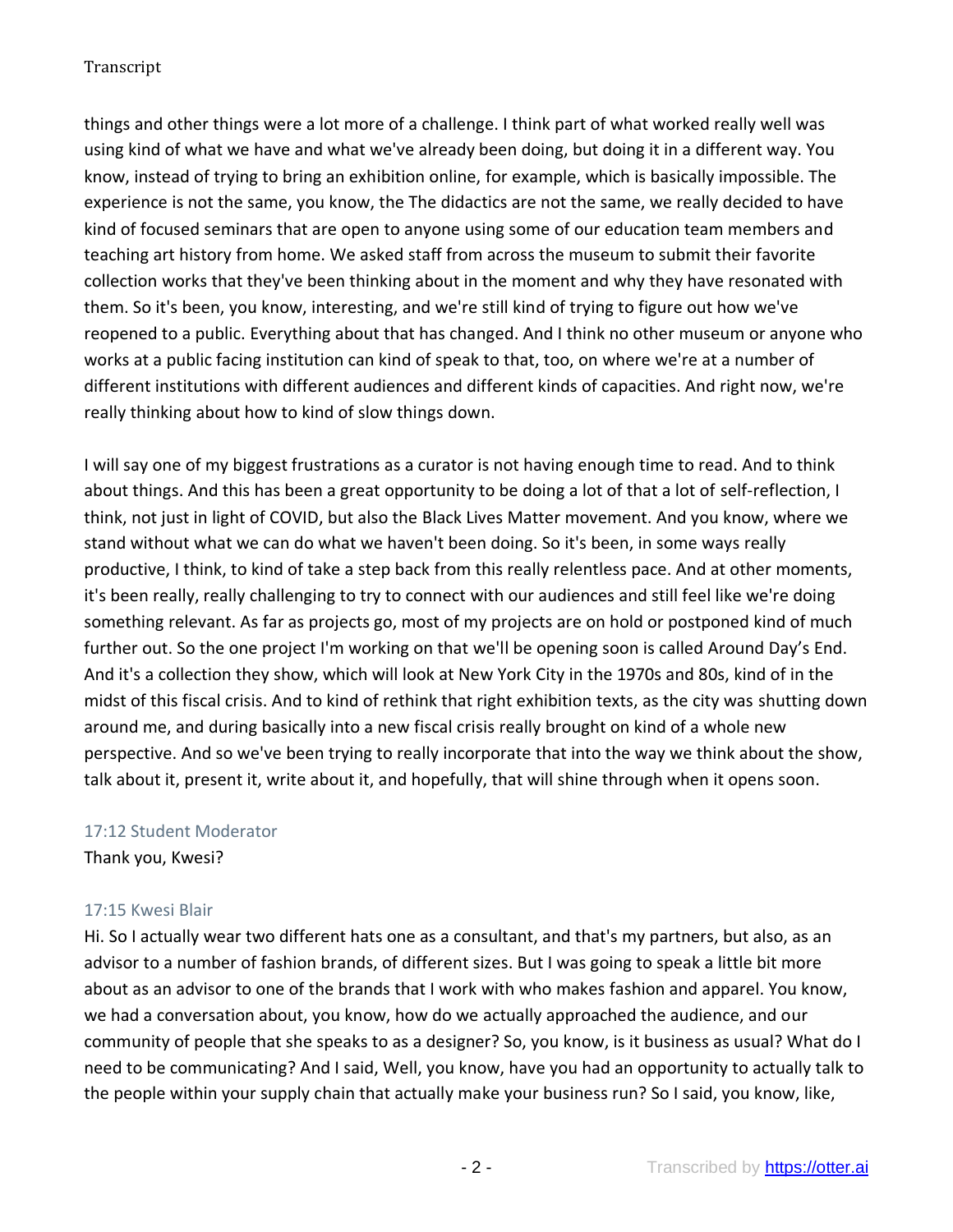your wholesale in the stores that you work with, as well as like the supply chain, the people who actually make your garments, like, have you talked to them. And she said that she hadn't, and I encouraged her to do that. And, and doing that one of her wholesale clients or the stores that she works with said, you know, we're actually suffering because we would love to be able to, to provide our customers with something that they could they could use and need. And one of those things that that was discovered was masks. And my designer that I worked with, she had a number of excess fabric and I said, Why don't you turn this excess fabric into masks and ship them to your wholesale clients. And in doing that, she actually kind of carved out a completely new business for herself. But I think, which was great. And that was a huge opportunity. But more importantly, as a designer, I think it's really important, now more than ever to have a closer relationship with the community that you built within your business. So I think that from a communications point of view, and making sure there is some sense of I know what people are thinking, or at least I'm checking in from, from a human perspective to say, how are you doing? I think that could also that has impacted her business, but it's also made her think differently about how she wants to communicate in the future.

## 19:29 Student Moderator

Next, we have a question for Laura, Jillian and Jenna. So The Met and The Guggenheim Museum are just a few of the institutions within the art industry that have recently been in the headlines for their equity practices. Our question to you is, what conversations are your institutions having about diversity and inclusion? Laura, why don't we start with you?

### 19:54 Laura D. Corey

Sure. So if you follow the the art news, this has been in the paper as recently as yesterday, it was in The New York Times. So it's, it's a very hot topic right now. The Met has had a diversity equity inclusion and access initiative underway for I don't remember exactly how long but you know, at least a year or so. We're a huge organization, there are 2,200 people who work for The Met. And, and we've been around for 150 years, it's a it's a big, it's a big shift to turn. And so I think that one of the things that's really interesting, that's different than what's going on right now is there's this really strong sense of urgency. And there's a lot of conversation going on. And and I'm, I'm hopeful that that things will change much more rapidly and significantly, and, and permanently because of this, but, but certainly, there are all kinds of conversations going on in, in the different kinds of groups that are possible to facilitate, kind of an organized way, during this, you know, shut down. So that's mostly in kind of the department level conversations are going on. And then there are all kinds of different groups of people who have formed around, you know, working parents are there, all these sort of setup groups, but then informal groups. But I think that, you know, a lot of the conversation is, is really going on right in social media. And it's, it's a very active conversation, it's a, it's a highly charged one. And, and then in my life, I work more on the programming side, we're very actively and we had this exhibition that was, there was like, two thirds of the way installed, like our book is, our book is our book is here is done. And our exhibition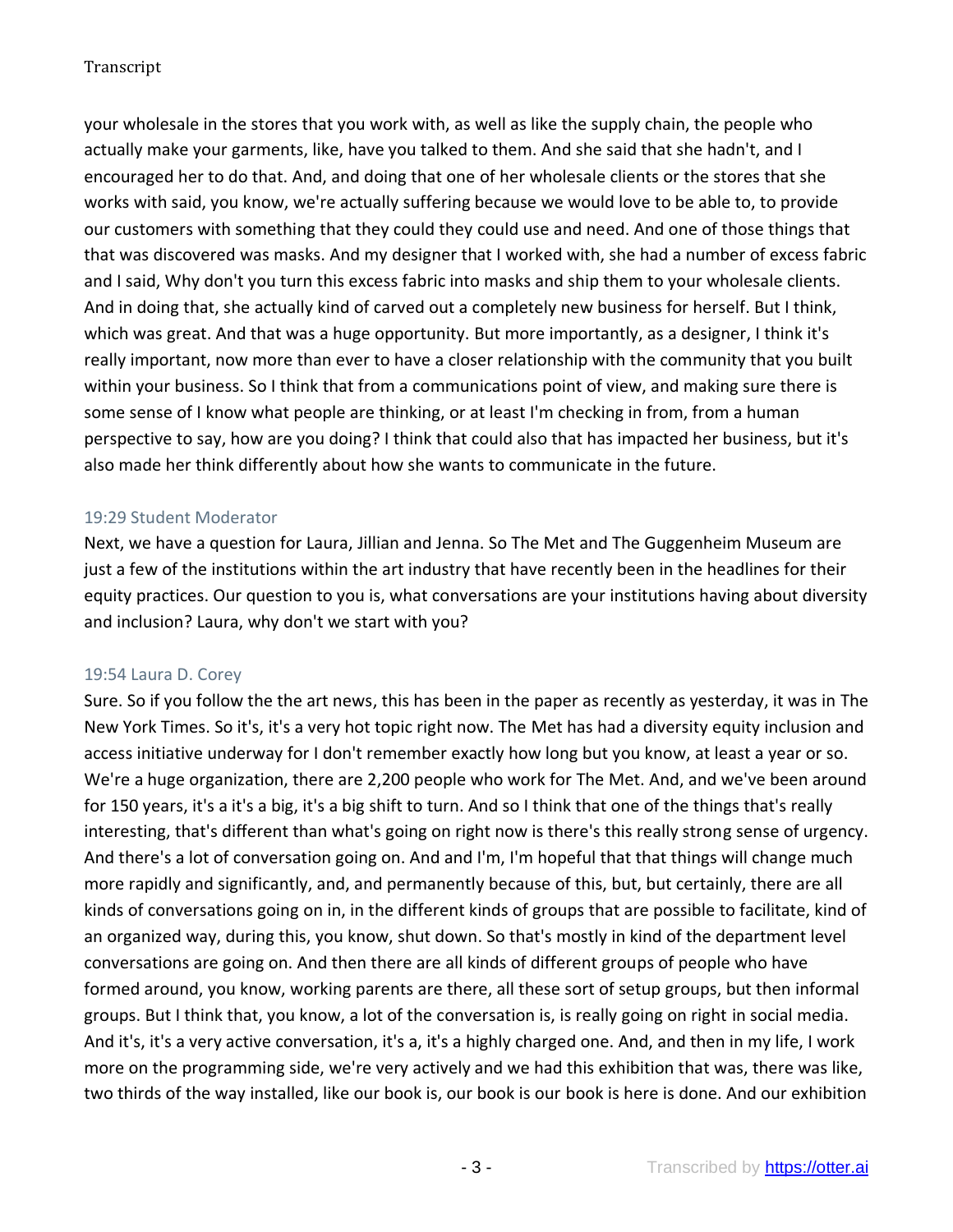was mostly on the wall. And we do have narratives that are related to The Met's history with collecting, for example, the works of black artists. And so that's already there. But we are like, in my direct life, we're talking very, very much about how can we make sure that we update our terminology, how can we make sure that we're as direct as we can be, we're really trying to be responsive to what's going on in the world now. And then also, you know, there are a lot of things we can't change, but but to bring out what we can to update what we can and then to host programming to help amplify some of those stories during the run of the show, which will be we just announced our opening date will be August 29. And the show will run through the end of the year. So there's some good opportunities there. But I think a lot of the conversation is really happening in terms of sort of human human resources kinds of things, and we'll see the conversations are happening. We'll see what changes.

### 22:44 Student Moderator

Thank you, Laura. Jillian, your thoughts?

### 22:47 Jillian Smith Chisari

Sure, I can speak from my experience at NARS. And I can say, as a brand that's known for their shade inclusivity we've had a lot of internal conversations that have been very candid, still about not doing enough as it relates to Black Lives Matter and making sure we are being as inclusive and diverse. We recently both at the corporate level were owned by Shu Saito, we started a diversity inclusion and inclusion Task Force. And we also have one at the NARS level at the NARS level that's led by a team of black executive women, which is very exciting to see these are women that I work with very closely on a daily basis. And we are having candid conversations about the way we're going to market the messaging we're having how we're appearing on social, what we can do in terms of changing our hiring practices, making sure that we are making it clear that these members of our team are valued making sure that they have ample opportunity to mentorship and career pathing. And all those things which haven't historically in the beauty industry happened and the way they should, should happen and need to be happening. We've also from a social perspective, we're partnering with Nupol, who's the leader of Black Lives Matter, she's the president of Black Lives Matter, the New York chapter, and she did an Instagram takeover for us last Friday. And so she's shared a number of resources specifically within our channel to really speak to our community of NARSissist. That's what we that's our Instagram channel and basically, talk about resources, talk about different opportunities and really use our platform as another way to reinforce what we're doing as a company. But there's definitely a lot of work to be done. I'll say that.

# 24:40 Student Moderaor

Thank you. Jenna?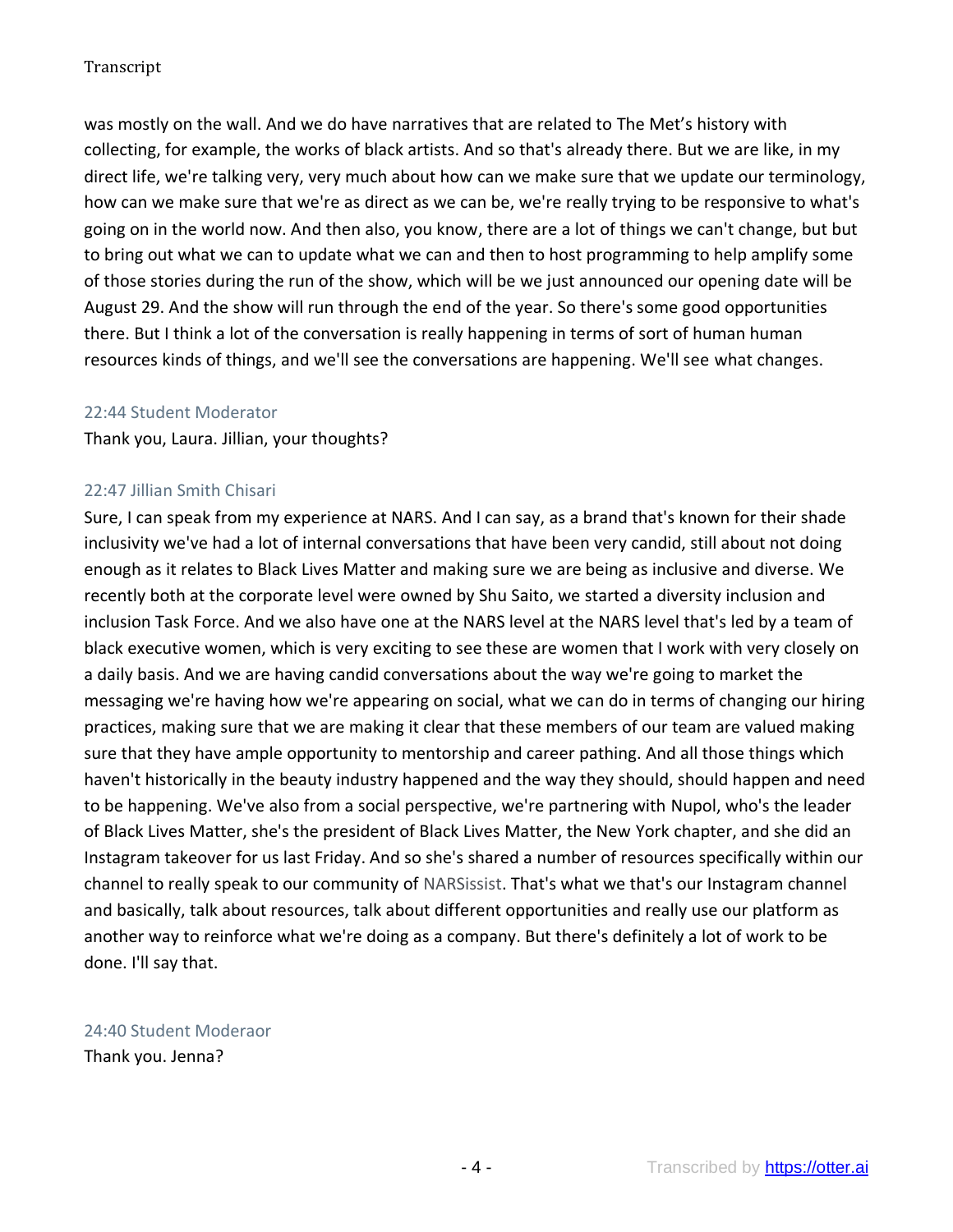### 24:43 Jenna

Yeah, similar to Jillian and Laura, obviously a lot of conversation happening at artsy about our team and then also the content we're presenting. On the marketing team. It's been interesting because it's been my team's job to communicate the message that artsy wants to communicate to our users, almost 2 million people who are subscribed to our emails and follow our social accounts, something that we put out if you go on to artsy dotnet, on the homepage, there's a banner where we share a page where we've compiled antiracism resources for the art world specifically, highly recommend checking it out, the team did a really great job putting it together. Um, there's a few different parts of that. We have editorial articles from our fantastic team, where they've written a variety of things, including a list that they compiled of black owned galleries in the United States and around the world. And in addition to that, we have created a task force that's specifically going to look at our marketplace content and the algorithms that we use to suggest artworks to our users. To be totally honest, a lot of the algorithm recommends work by dead white men, that's just what people have been buying. And because the algorithm is effective, it continues to recommend that. And we really want to take a look at that. And think about how we can promote more artists of color, more female artists, and just really start from scratch there. And then finally, the last thing I wanted to share about what we're doing is, we've committed to hosting benefit auction benefit auctions on the platform to raise money throughout the year, and we've committed by the end of the year, we're planning to raise a million dollars for various, various causes. So I'm really proud of what the team has been doing, obviously, a lot more to do. And we'll continue to do it. But yeah.

### 26:48 Student Moderator

Thank you guys, for the transparency in those answers. We also kind of want to move to the idea of networking in this time. The question is towards directed towards Lynn, Jason and Jesse, if you could speak to how can students and alumni find a balance between staying in touch with alumni about career opportunities during this time, while also respecting that people may be facing different challenges right now? So it's Lynn, if you want to jump in on that?

### 27:17 Lynn Matheny

Sure. Um, the first thing I would say is that people that go into the field of the arts, I think, in general, are super passionate about what they do, and are really happy and generous with their time in talking about it. And so that's an invitation to to reach out, I think, you know, my colleagues, when they get calls from, from, you know, people early in their career, or students really like to do that, that they feel that's important to do. And, and so I think, first and foremost, is don't really hesitate, do it, make some contacts, and, you know, it doesn't mean a job is going to be on the other end, but hopefully something beneficial for you. You will learn something you will think about something new a new aspect of, of the industry that maybe you didn't consider and so forth. So that's first and foremost is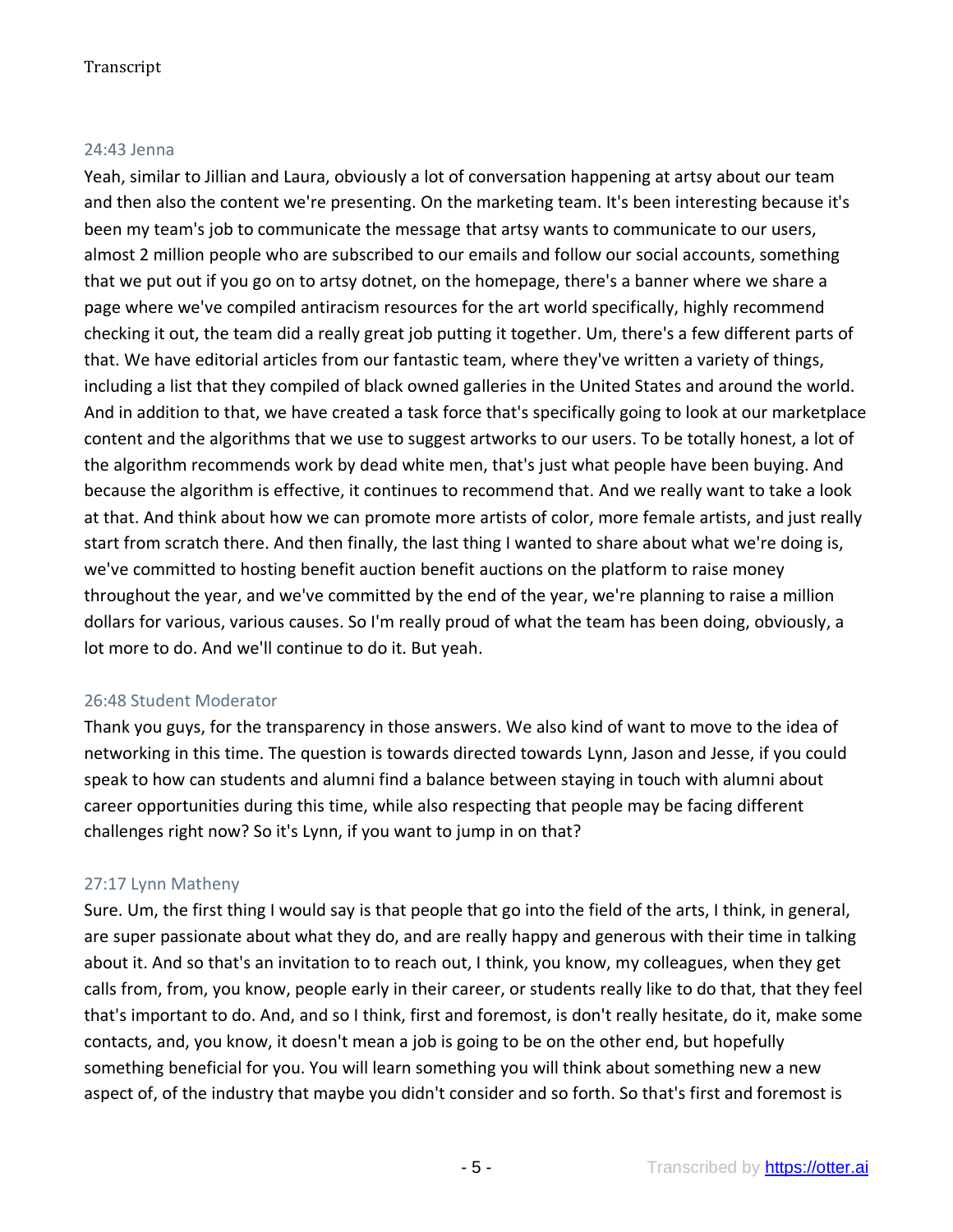yes, go ahead. But do be self aware when you do it. Right now, in this COVID era, the arts industry is really hit hard, as are many industries, you know, restaurants, so forth. But the arts industry is being hit very hard. There are many museums that have had significant layoffs, furloughs, pay cuts, hours cut, I'm sorry to sound grim, but I do need to be realistic. And even so I'm at a federal institution. So we have thus far been spared. We are very fortunate. But even so we're in a position with concerns about if there are furloughed that we we get furloughed every time there's a government shutdown. So that's something we're familiar with. But also programming is is you know, public programming in C two is probably cut for the year, even when we reopen everything, you know, what can move to digital is moving in that direction. And you know, so these are, these are real issues that that we all have to contend with. So that means when you reach out, just be sensitive to that and know, you know, think about what the person on the other end also is sort of dealing with and that might mean doing a little research knowing what their institution is and what the current circumstances are, then Again, our institution has been really fortunate we are continuing forward, we've welcomed on new interns this summer. They're all in their homes. It's all remote, but it is happening. And we're thrilled to have that. We just welcomed on, I think, 10 new DC students for a high school level internship, and then we have college level ones and graduate. So, you know, absolutely reach out, but just just be conscious of the moment as well.

### 30:36 Student Moderator

Thank you, Jason, if you want to share your thoughts?

### 30:40 Jason Rosenfeld

Sure. You know, I think the do community is strong community, and we're always happy to hear from fellow doohickeys. So never hesitate, you have to be proactive, and all this stuff, and contact people. And if you don't hear from someone, straight away, I know, we're living in this sort of culture of immediacy, where we expect an immediate response. But it's okay to send a follow up email and say, maybe this slipped through the cracks. And that always gets me shoot, I need to reply right away. You know, everybody's busy, not busy at the same time. So I encourage people to reach out to alums, I mean, everyone feels like this community is special. I know, I've done a couple of demon panels. We've had people who were grad students at Duke, and undergrads at other prestigious universities, but they consider themselves do keys, it's just part of the DNA. And I think maybe you guys don't even say do keys anymore. But the idea is that, you know, this is this is a place for you in perpetuity, and you should not hesitate to reach out to us. And also, you know, at this moment, like other people are saying, it's a tough time in terms of obviously job markets, internships, etc. But it's not a tough time in terms of trying to figure out your preparation for the future. And that's the kind of thing that you can be doing, as an undergrad, and even a recent grad, sort of getting into this slot where you need to be when the world opens up again, so that you're ready to go and thinking about how you may fit in into this universe. And for that, you know, I think professional advice is always really helpful.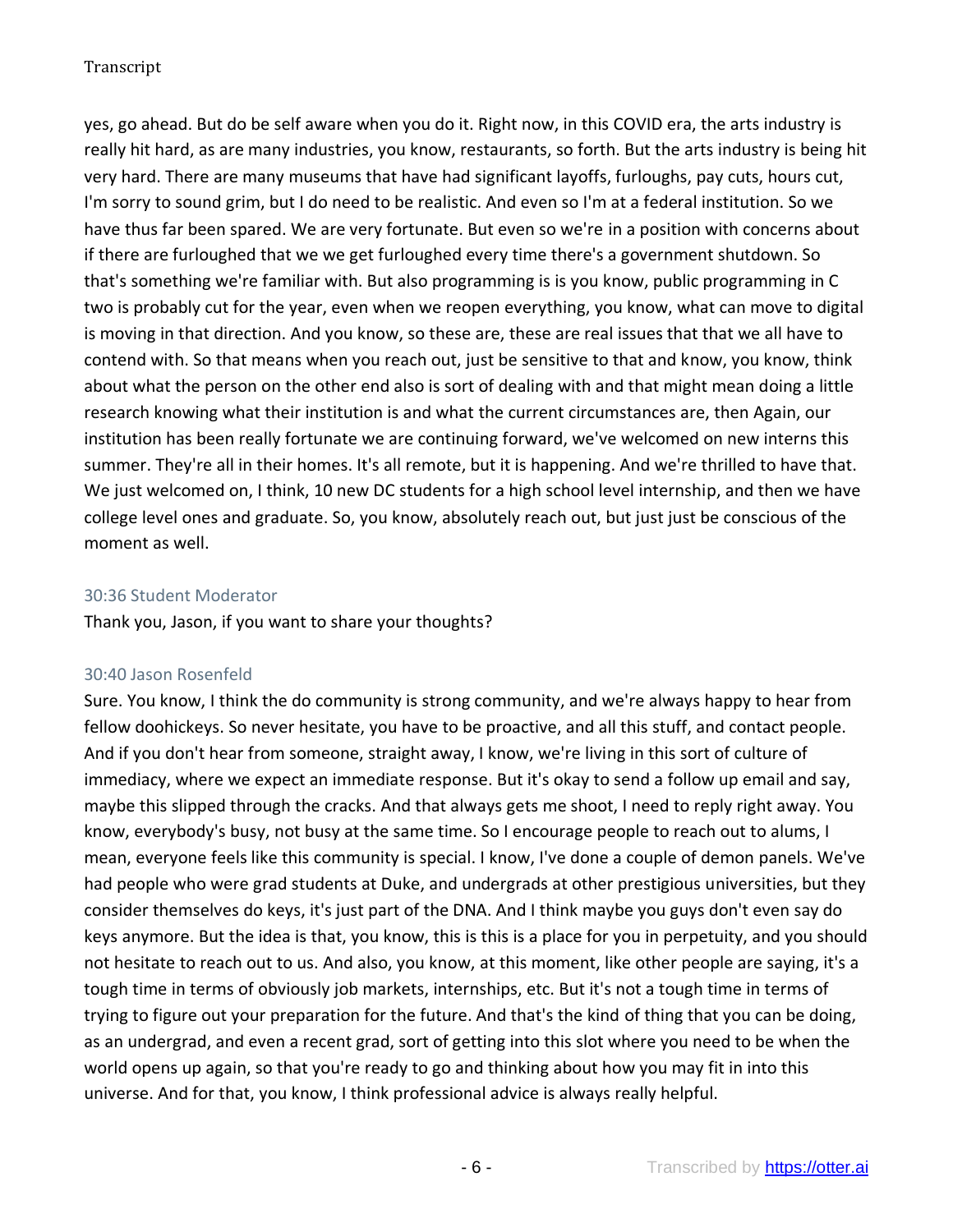## 32:19 Student Moderator

Thanks, and Jesse.

### 32:22 Jesse

Yeah, I echo a good bit of what's been said, I might use some different words to articulate what I'm thinking. I'm working in equity and community engagement, I think a lot about relationship. And that's sort of just the song I always sing, you know, people like to work with, and be with people they know and like. And so I think, as Lynn was sort of describing, I think we should be empathetic, right? If you're reaching out to someone, you know, consider that everyone is doing their best with what options they have. Everyone is in a crisis, or at least know someone who is facing a crisis. And I think the more we are honest about that, and genuine about that. I think it opens the door for more connection, and more relationship. I also think, you know, people may be more willing and available than you think right now, I think there are some people who are much busier than they've ever been right there, deep in emergency mode, deepen urgency mode.

But I think Laura alluded to this that, for some folks, they're slowing down, you know, they have to move at a slower pace. And some people have more free time they can handle especially being at home if they have little ones they have to look after. And so I echo what Jason said, reach out, like, ask for what you need, and be okay with how people respond. You know, even in preparation for this, I received an email, a text, Instagram, LinkedIn, I mean, you know, and I'm here, right? So I think use the the resources, you have to be relational, to make those kinds of connections. And the last thing I'll say is just be open. I think if you're really listening and connecting with people, you'll hear the opportunities that they have around them. And it may not necessarily be what you might have anticipated. I know many Duke students, myself included, and I had my plan. I had my idea of this is what I'm going to do. I'm going to do this. I'm going to do that. I'm going to go there, I'm going to accomplish this. And I can tell you in the 10 years since graduating, it so much has happened that I did not anticipate so much has happened that Didn't plan you couldn't have told me I'd be back working at Duke at the Nasher and so be open, there can be really great opportunities that actually set you up for more success than you could imagine or anticipate if you're just remaining open to the possibility that you haven't considered be creative, be entrepreneurial and be open. So those would be my comments, be relational, ask for what you need. And be open.

## 35:33 Student Moderator

Thank you guys. There we go. Thank you. The next question thinks a little bit about how you all have navigated to the places that you are currently. And this question is specifically for Christina and Gary. So the question asks, as you've navigated a variety of professional roles, what drew you to ultimately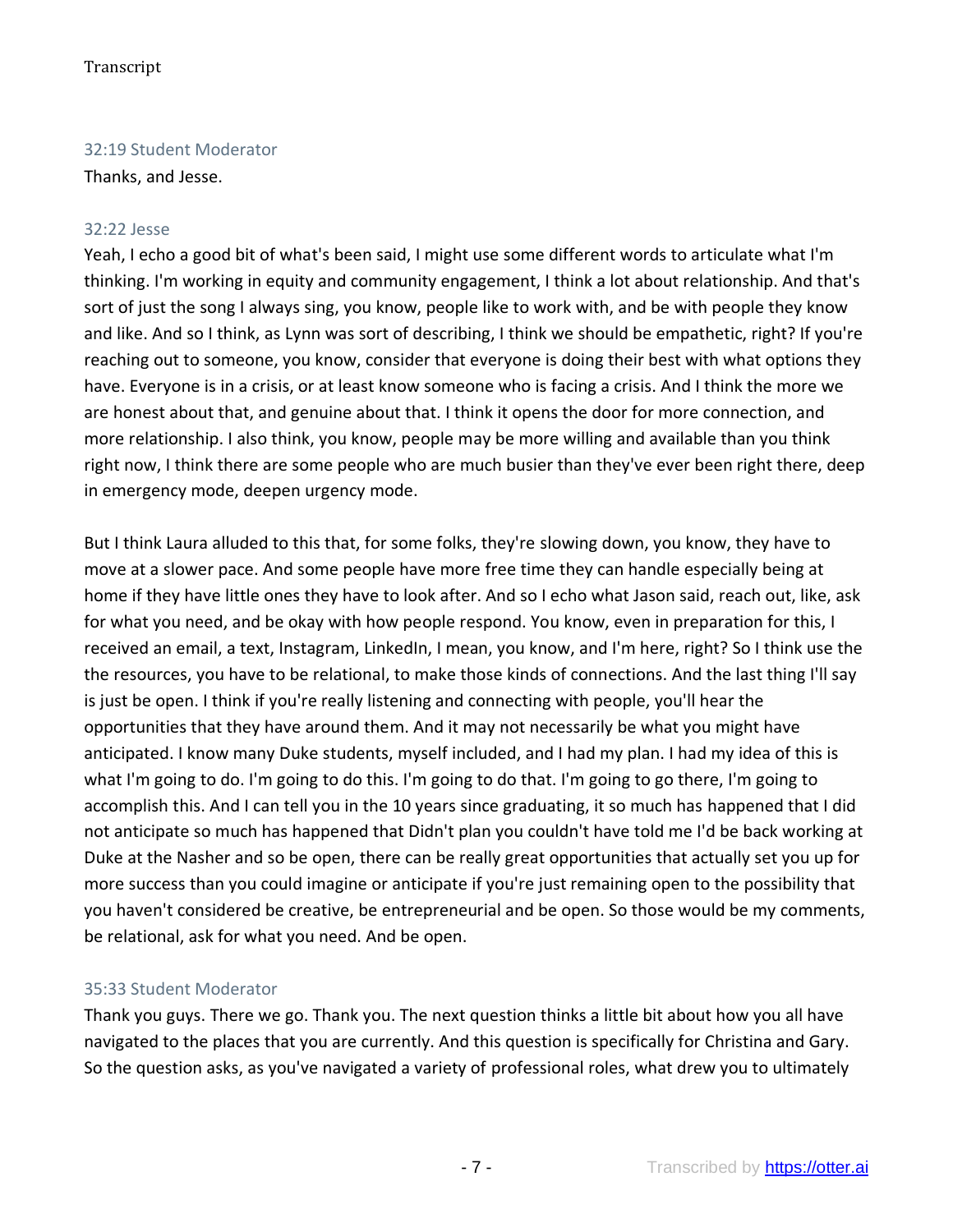pursue the direction that you did and where you are now? And how is that work pivoted during the pandemic? And we'll start with Gary.

### 36:06 Gary Yeh

Yeah. So I mean, my career has, or my interest in different industries has really taken a roundabout route. When I was at Duke, I studied art history and economics, but interned in finance one summer, interned at a tech startup another summer, then graduated with a job at a tech company that provided back end technologies to mortgage providers mortgage on, you know, just loan provider, so nothing to do with the art whatsoever. But with that said, I think throughout this whole time, I was always interested in art. Obviously, having studied art history, I really spent most of my free time on Instagram, or go into galleries, going to museums, traveling to art fairs, and like really making me that the focus of my everyday outside of work.

And I think, after a certain point, I worked at that job for about a year and a half. And it reached a point where, you know, I was in Miami for Art Basel. And I don't think my boss knew that I was there. And it was just, you know, I was trying to do work on the side, while checking out the art fairs, doing work a little bit more work, going back to the art fairs. So it's like, at that point, I really knew this is I really had to do something different. You know, I think, ultimately, the passion took me down that route. And I don't think I could have done it had I started in art. But I think what I would encourage students is definitely, you know, if there's something one, one piece of advice that I got that was really great was just like, you know, when you pick up the newspaper, what sections do you read, and whatever section that you just naturally gravitate to, that's probably a pretty good indicator of what it is that you want to do, or what sort of industry that you want to be involved in. And, you know, for me growing up, even in high school and middle school, I would always pick up The New York Times or The Washington Post and go straight for the Arts section. I read finance and whatever as kind of a veil of, oh, I think I should read this stuff. But in the end, I really just cared about the arts. And so you know, now what I do with art drunk is working a lot with video content and trying to spread that passion to a younger generation, millennials and just people who haven't had that exposure to art. And what's really changed in this time of the pandemic is you can't really film or create video content, while social distancing. And I think while some people are it's really forced me, especially being in Virginia away from for most artists are based, to really rethink okay, how do I continue reaching my target audience and right now it's for the past month and a half, that's really shifted to newsletter content. So forming the the Art Drunk newsletter after millennial newsletters, like Morning Brew or The Skimm to, you know, bring art or distill art in a way that is very accessible and very digestible to an audience that might not know that much about it. Got it.

#### 39:18 Student Moderator

Thank you. Thank you, and Christina?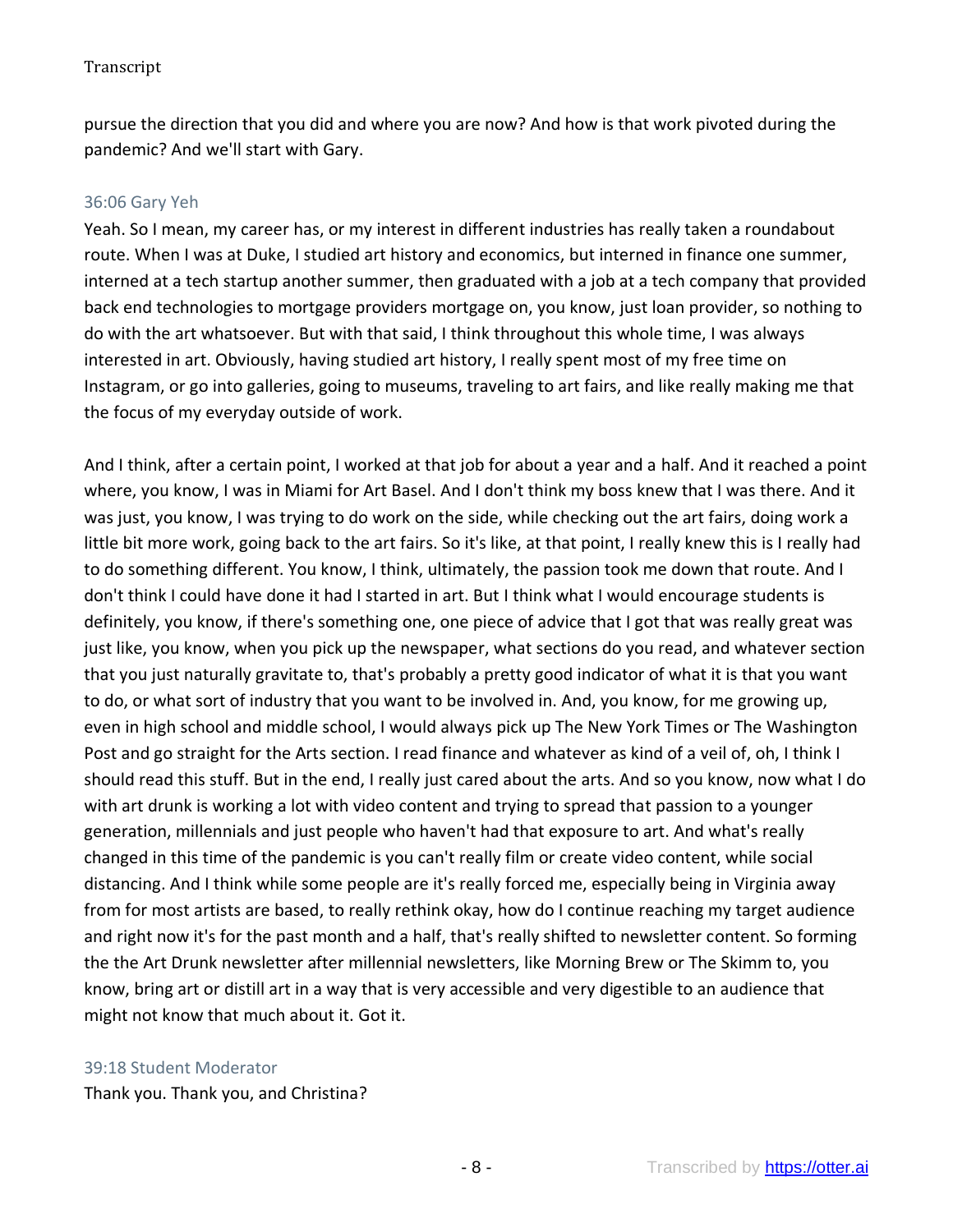#### 39:26 Kristina Brown

Um, Amy is probably going to laugh when I tell this story. But I found Amy and I found DEMAN when I was going through a crisis in my senior year because I had been pre med for all four years, had even taken the MCAT and was going to be applying to go to medical school probably would have taken a gap year but I realized similar to what Gary was saying what I was consuming and what I got energy from where my real passion lied was with fashion and with beauty. So in the second semester of my senior year, I found Amy and told her I thought I was gonna amount to nothing because I had no experience and the didn't know how I was gonna launch myself into this area with no prior experience, but to also talk on to the last question the Duke network was, was and has been amazing to me and very impactful to my career.

Um, and in in experiencing DEMAN, meeting people through DEMAN, I realized that this was really where I wanted to take my career into, into fashion and now into beauty. Um, so it was really about where I felt like I was getting energy from and around senior year was when fashion blogs started to get really big. And I was consuming those all the time I was going to my pre med classes, but what I really was looking forward to was, what are brands doing? What are the what are the, what are the bloggers wearing now? And then trying to figure out what about fashion I wanted to get into. Um, so then that's what took me to New York to really just figure out where we are in the industry I want it to be. And so my advice when I talk to students now is to say, don't ignore a fire that you have for a certain topic, don't don't go with what you thought that you should be doing. Be flexible in that way and give yourself the grace to to experience something that that you have an interest for. Those careers that that we go into, and me being a first generation American, my family, they're like you always wanted to be a doctor, how are you going to move away from that you need to go do that that's a surefire way to have a successful career just being able to step away from that and realize that that your life is your own and you have the resources especially being at a place like do to really to really leverage that that network and get to where where you'd like to go.

Um, and then I think the second question was, how has it impacted my work how is Coronavirus impacted my work? It's impacted it a lot. Because working in beauty, we have our campaigns lined out for the entire year, we have distribution lined out, we have launch dates, we want the focus of the year to be and because of Coronavirus, we've had to really, really adapt to what's going on. So a lot of my launches have been postponed some of them even to next year, we were going to be rethinking events in a very big way this year and and doing some really cool launches. And that has also gotten postponed to 2021. So it's really been about backtracking and undoing a lot of the work that we had done to plan this year working with our forecasting teams, working with my product marketing counterparts, to really to really figure out what launches are the best for right now and how we should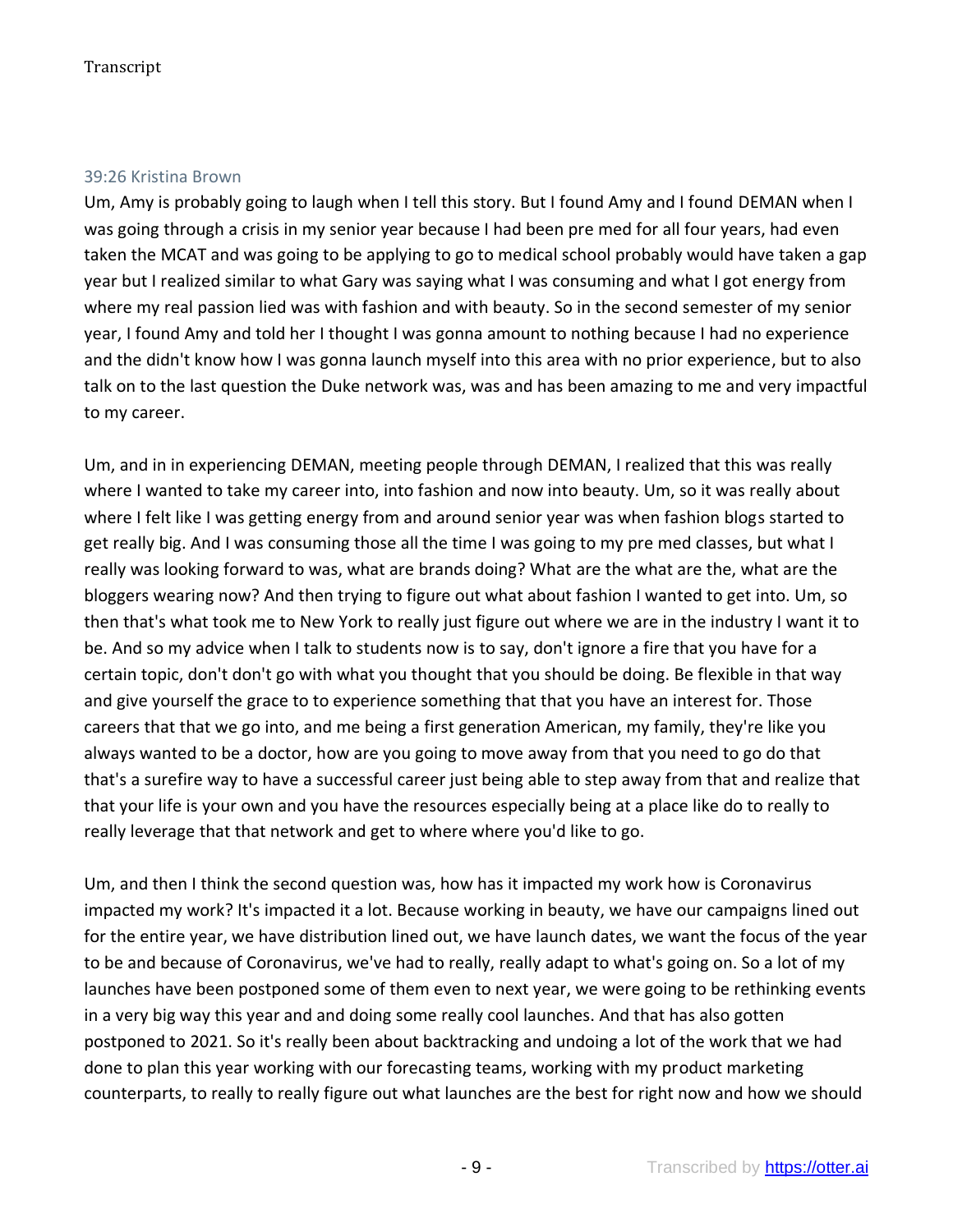adjust distribution. So it's really it feels like a lot of the work was done. And now we're kind of undoing it backtracking and now figuring out the best way to reach the client. So it's it's a busy time, but it's exciting. And I'm grateful to be working still. That's a privilege in this time. So..

### 42:51 Student Moderator

Thank you. Yeah, that makes so much sense.

## 42:54 Student Moderator

Yeah, thank you for sharing those experiences. This next question is along the lines of professional development, and it is for for Laura and Kwesi. The question is what books, movies and resources would you recommend we check out during this time to develop as professionals? What skills would you suggest students and alumni gained during this time if they want to pursue creative industries? That start with Laura?

### 43:23 Laura D. Corey

Sure, well, there's so much there's so much out there to read and whatnot. And one of the things that I will say is that, especially now, with the shutdown, I think that so much of what's current is online. You know, Jason mentioning the program, not just written things, but things to watch, you have this opportunity now to see people, you know, like the Jason's Brooklyn Rail, things, they're all kinds of events, there are a lot of great podcasts like the Getty has done a podcast talking to various museum directors about their thinking about shutting down due to the virus. So a lot of and a lot of this is going on on Instagram. I mean, again, we can kind of even coming back to what I was talking about before. There's so much conversation happening in museums right now about all of you know, the topics of the moment. And, and it's amazing to me, I mean, I my like home base at the MET is in the Department of European painting. And that's a department that had no Instagram account as a department unit until until the shutdown. And now the amount of time that that my colleagues are spending talking about it. But many of them had never really participated in discussions about social media before is significant. And a lot of thought goes into what people are saying it doesn't always doesn't always turn out well. If you read The New York Times from yesterday, but but that's a very active space where people are talking about things otherwise.

My the book, Making The Met, it looks very much at the history of the Metropolitan Museum and you get to meet a lot of the characters Along the way, if you're interested in the history of the way, that institution and as a reflection of other museums has developed, and people who work for them, that's a great resource, a book 11 museums 11 directors from five years ago by actually my first mentor, Michael Shapiro, is a great look at interviewing different museum directors about their career paths, and particularly looking at the importance of mentoring and, and then they're more fanciful things that are really wonderful. Chris Colson, a former colleague from the Met, recently published a book called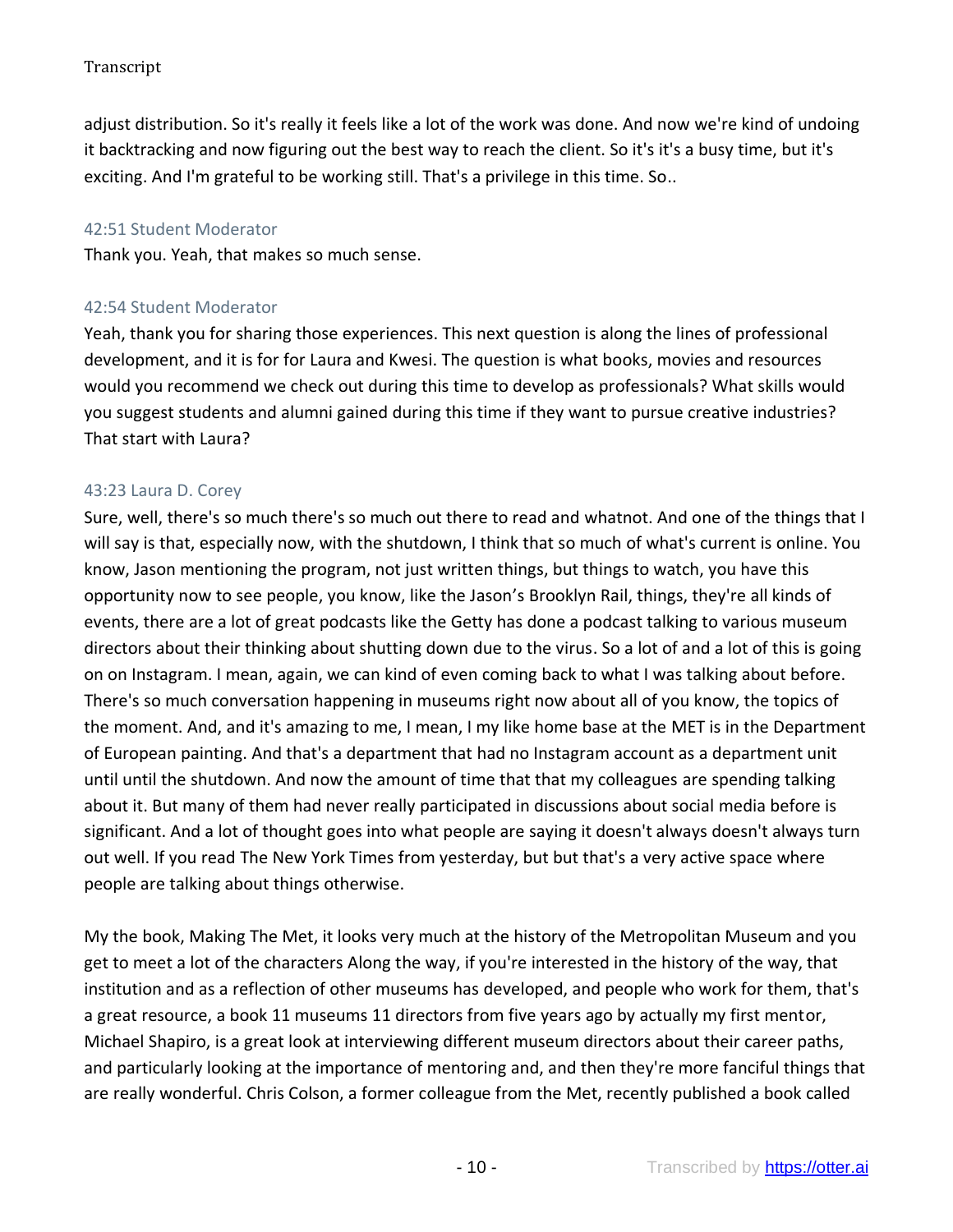metropolitan stories that are really fun, kind of funky, a little bit of time by moments, but look into what it's like to work for the Metropolitan Museum. I have a friend who's working on a movie about it, but that won't be out for a few years. So stay tuned. But But yeah, like I said, there's so much you can get your hands on just on the internet, the latest articles and whatnot, so they you can stay up to date there.

### 46:03 Student Moderator

Thank you, Kwesi.

### 46:07 Kwesi Blair

Yeah, I was, I was thinking, for me, I have actually been thinking a lot about actually, the past and history. And I think, now more than ever, this need to try and connect to people and community and hearing the stories of where people come from, I think is super important. And understanding like the true value of, of a place and of a story is, is really important. And so, I've been looking at like my favorite. So some of my favorite novels, including James Baldwin and Toni Morrison. And I think that in some of these stories, and recognizing the importance of telling them now, because not only because of the context that we're on, but you know, you learn so much by hearing stories, and by and by, you know, using your imagination and creativity to to see where people are coming from. And so I found myself kind of rereading Giovanni's Room and just being re inspired, which I've really enjoyed. But I'll also say like some of my other like, favorite novelist, or people who I think are great storytellers. Hanya Yanagihara, who wrote A Little Life is one of my favorites. And she's also the editor in chief of T magazine. And I think T magazine is an excellent resource for culture, art, fashion, and I think they do a really good job of, of telling important stories across different communities. So I read that every week, along the theme of storytelling, I also like California Sunday, which is produced that the California and they take kind of the long form route, and really storytelling and hearing from different perspectives of people and communities. So as it relates to skills, I think it's so important that I think it was Jesse and talked about empathy, that regardless of industry, or whatever you choose to pursue. Now more than ever, this idea of empathy and understanding people is so so critical, and it can't be I think it can't be like under undervalued. And so I use story as that creative mechanism to pursue that.

### 48:34 Student Moderator

Thank you, Laura, and Kwesi for sharing those avenues of inspiration. Next, we'd love to hear from Jenna, Laura and Gary. What are some ways that you applied your Duke experiences to your current role? And what opportunities do you suggest students take advantage of while at Duke?

### 48:55 Jenna Poczik

Yep, um, so for me, the Nasher really was just like the most formative part of my Duke experience for so many reasons. When I first came to Duke, I really didn't know what I wanted to study. I was maybe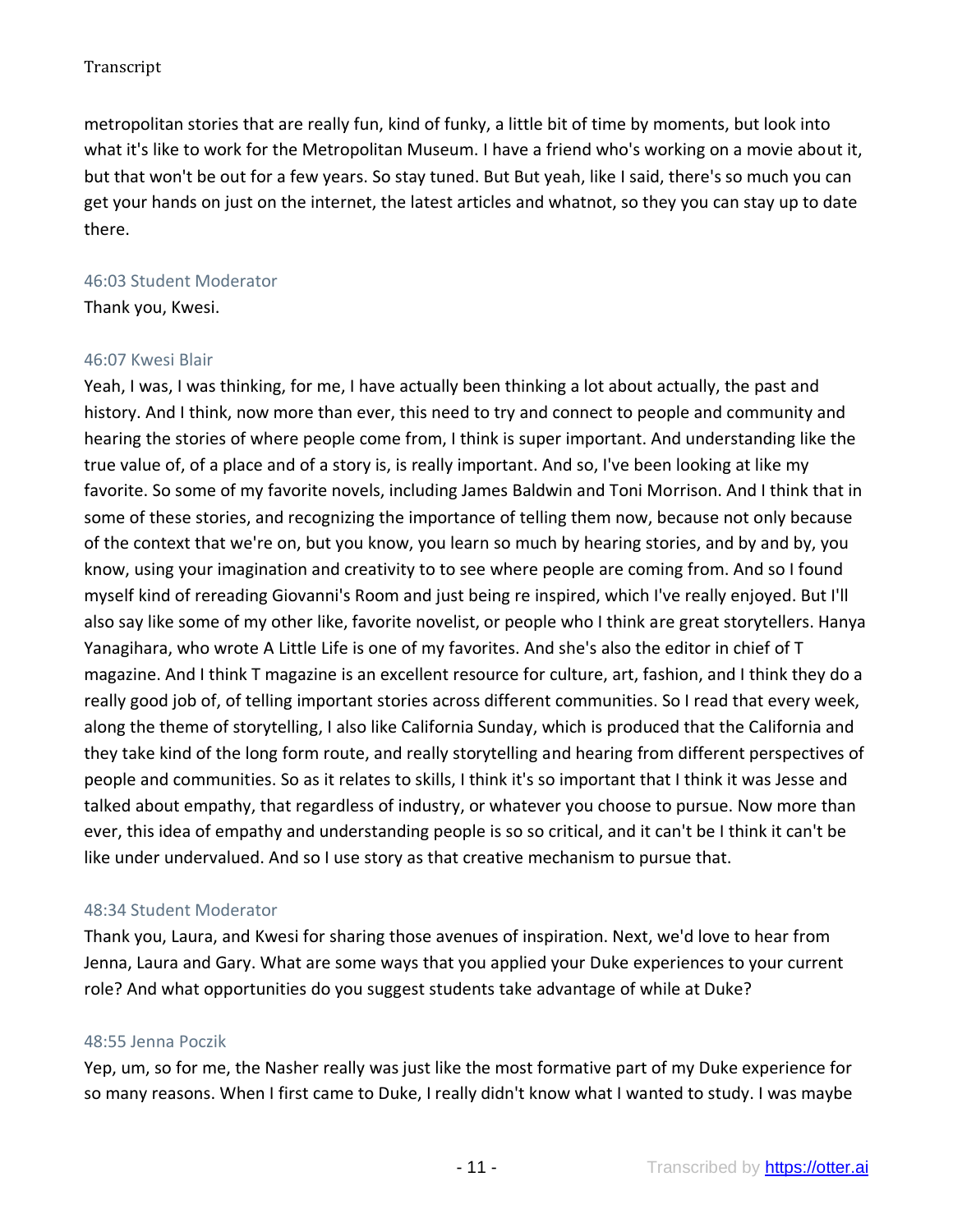thinking political science, but I wasn't sure I really just was dabbling in a lot of different things freshman year. And at the end of freshman year, a friend told me that there was a class that you could be an intern at the Nasher and I was like, Oh, the Nasher is a pretty cool place. Like I've always liked art, I decided to apply for the internship. Through the class in the marketing department, I got it. And I loved it so much that I interned there for the rest of my semesters at Duke. And it just really showed me that the art could be a legitimate career option, which I really didn't know and it also allowed me to discover marketing and how I could combine the two and how marketing's just like a way to like share my love of art with everyone and like you're able to like my job at Artsy is basically to get people to learn about read about look at love and buy art and that's just so much fun.

And then in addition to actually working at the Nasher, which I highly recommend obviously, also being a member of the Student Board was a really amazing experience, Nasher MUSE, which Ashley is on. She mentioned, you get to meet people from the gnashers actual board, which is a really amazing group of people to network with. And with the events and dinners with them. That was just a really cool experience to have the student board also be with the real board. And then finally, I know that Len touched on this a little bit before but just reaching out to people in this network is so important i i When I was a student cold reached out to both Lynn and Laura. I don't know if you remember talking to me on the phone, but you both answered my cold emails where I was like, Hi, I'm Jenna. I work at the Nasher like I love art like you work at a cool museum. Do you want to talk to me on the phone? And similar to what you said earlier, Lynn, like it's all about timing. And neither of you had a job to offer me but what you did have to offer me was just like an amazing conversation and amazing advice and talking me through your career and you just really needed to have a lot of those conversations until you have the right one that leads you to a job. So yeah, the Nasher and the alumni network, have both really gotten me where I am today.

### 51:37 Student Moderator

Thank you, Jenna. Laura?

## 51:40 Laura D. Corey

Definitely ditto to Nasher. It was just started it was opened while I was there. So in its earlier stages. But Jenna did a great job talking about that. I think what I would add in the alumni network is is so important to you. In fact, my my first mentor, who I met because he had been briefly a Duke professor, he was he was then the director of The High Museum actually mentioned him his name is Michael Shapiro who wrote the book I mentioned 11 museums, 11. Directors, Michael, I got to know him because of because I was a Duke person, we just made that connection and, and he is in touch, I was just in touch with him last week. And I don't think I want to leave them out. But he put my name in the ring for an exciting job. So I mean, you never know, these things go on for a very long time. I've known him since I was 20 years old. I would also say that but you know, for what I do, as a curator I, I have a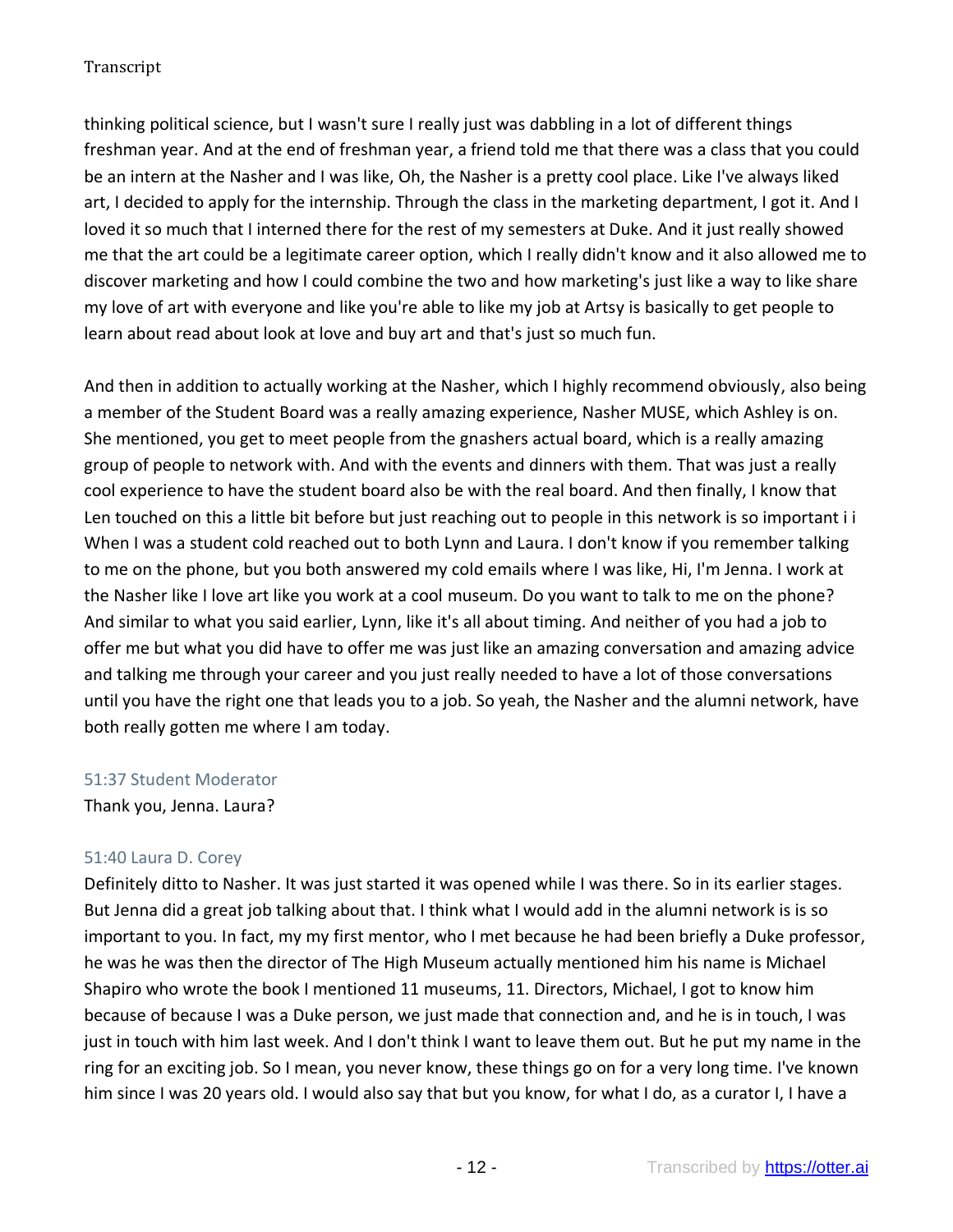PhD also from the Institute of Fine Arts, which we have several other IFA alumni on this call, which is in the Duke mansion in New York. So we're a certain kind of double duty, as I like to say, but the you know, the academic side is really important. And I got a great education at Duke. And not only in the art history department, which is which is so key and really getting to know those professors, which is essential if you're applying to graduate school, especially for PhD programs have close relationships with professors and to get their advice on getting into graduate school. But also, I mean, even just as of recently, and you know, with all of the discussion where we're all trying to learn so much about anti racism and whatnot. And I feel like I've really been brought into back to my Duke education of thinking, I'm so fortunate that I had this really rich, three dimensional education. And so much of this kind of intellectual engagement has just been a part of that, you know, a part of my education forever, and it's not as new perhaps, to me as it is to, in some cases to some colleagues. So. So, you know, staying really engaged in that in the academic side, I think is is key to for particularly, the size of the career that involves a lot of education.

### 53:53 Student Moderator

Thank, Laura. Gary, what are your thoughts?

### 53:56 Gary Yeh

Yeah, so I would say everything that Jenna said is like, identical to how I experienced Duke as well. I interned at the Nasher for a period of time, did work study. I served on Nasher MUSE, and that really, I think the opportunity she spoke to getting to meet the board of advisors from the Nasher like as a student like these are incredibly reputable people that are Duke alums in the art world. You have people who run museums, museums, major collectors, major traders from, you know, the Guggenheim, NCMA and even I mean, not from the board of the Nasher, but you know there are people in China to like really all over the world that if you know where to look and know where to ask, there's probably a Duke alum. And I think that global aspect to to add on to just more broadly my experience having studied abroad, that definitely shaped a lot of what I wanted to do because I think with the art world it's in my opinion is one of the few industries that's truly global in the sense that, you know, there's artists and galleries, smaller the world, people fly around to go to art fairs, exhibition openings. I think fashion is maybe similar in that they have, like New York Fashion Week, Paris Fashion Week, and all that sort of thing. But there are really few industries that I thought could really provide that global experience. And before COVID, for example, I probably spent seven or eight months out of the year just traveling. And I absolutely loved it. I just I can't imagine any other sort of job that for any other industry that could really let me do that. So I think that's that was definitely key part of, you know, studying abroad, having that experience of being so immersed in cultures and wanting to make that a part of my career, as well.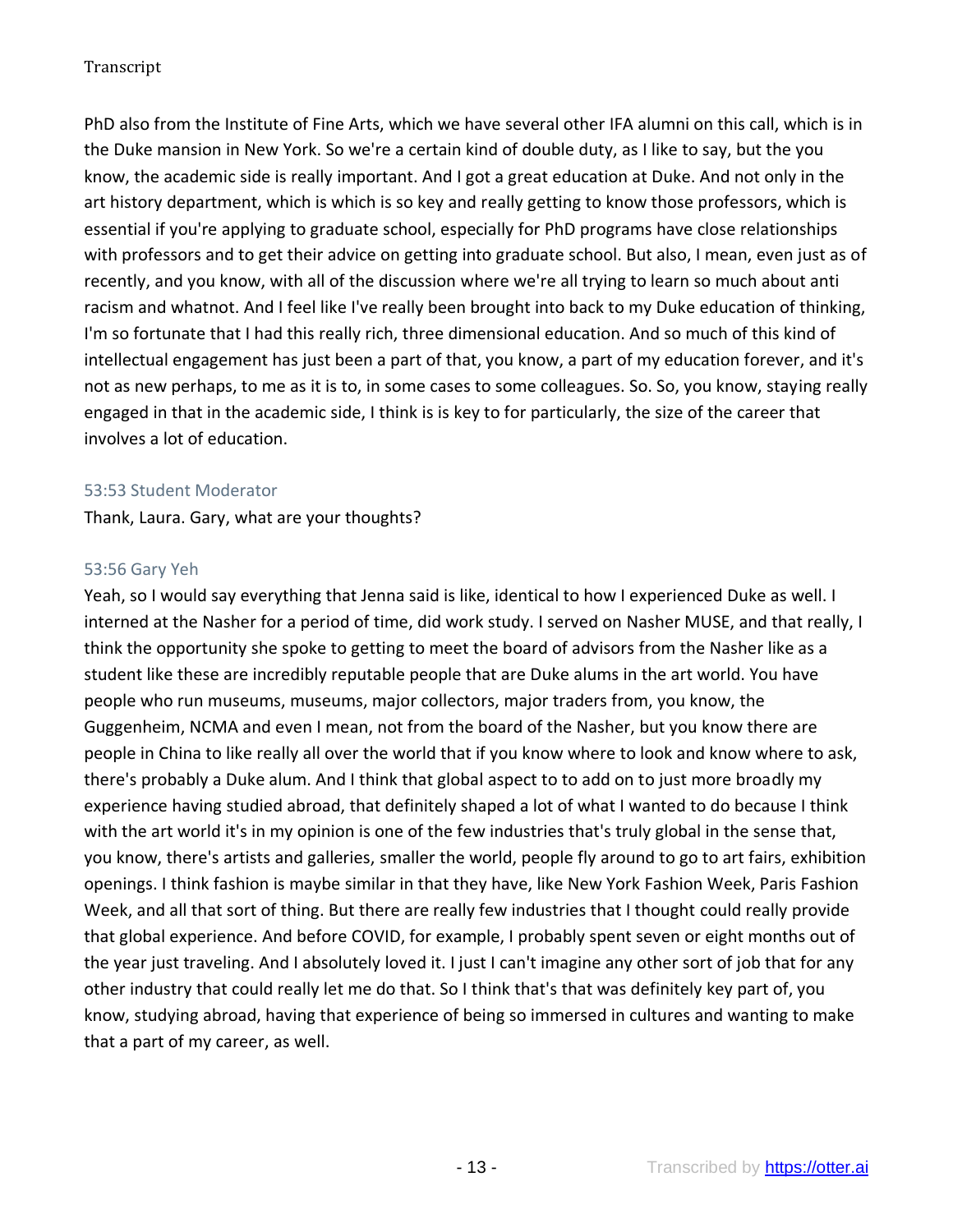## 55:52 Student Moderator

Thank you all so much for those tidbits of information. Um, I just wanted to mention, I know we're nearing up on time, but we have a couple more questions left, if everybody wants to kind of stick with us through them. The next question similar, it's kind of about advice to students. And it's directed towards Christie and Jillian. So the question is, what advice do you have for students or alumni who are hoping to break into your industry during this time? And how can they set themselves apart as candidates either for internships or full time roles? So Christie, if you want to kick us off?

### 56:26 Christie Mitchell

Yeah, definitely, um, I think there's no straight path to success, or to getting the job you want or to kind of breaking into an opportunity, which I think probably everyone has experienced in one way or another. The biggest advice I can always give people who are interested in working in the arts, I think, is to really follow your interest, follow your passion, there's so many avenues that you can find within this world. And you're going to be a stronger candidate, if you have a clear vision of what you're interested in, you're knowledgeable about that. And you're really passionate about it. Because at the end of the day, you know, we're all doing this because we care we're interested in it's a really incredible job in a lot of ways. But we're not really doing it for the money if you work in the nonprofit art world. And so the more that you can show that you really kind of know your stuff and know what you want to do, I think is what always really strikes me. And, you know, I hire interns and research assistants and Research Associates, and specificity, I think, can get you a long way. You know, you don't have to know everything, you're never going to know everything. This is a great privilege that we get to constantly learn on the job and learn about experiences other than our own, represent people and artists and artworks who maybe you know, aren't exactly what we know. But we get to learn about them. And you can do that too. Anyone can do that. And so I think that's like the most important thing you can do. You know, we've already talked about networking and all those things. But really kind of following your heart and your interests will get you a long way, too.

### 58:04 Student Moderator

Thank you so much, Christie. Jillian?

### 58:07 Jillian Smith Chisari

I would say aside from networking, because that does work. Make sure you're doing your research on the types of companies you want to work at. And make sure you enter any kind of interviewer, even informal conversation, letting your passion shine through and making sure you've done your research in advance whether you want to ask someone about a specific company or their career path. People tell me all the time I looked you up on LinkedIn, I think that's great. And they come prepared and they can ask me pointed questions about my career. And it makes it a much more structured, or easier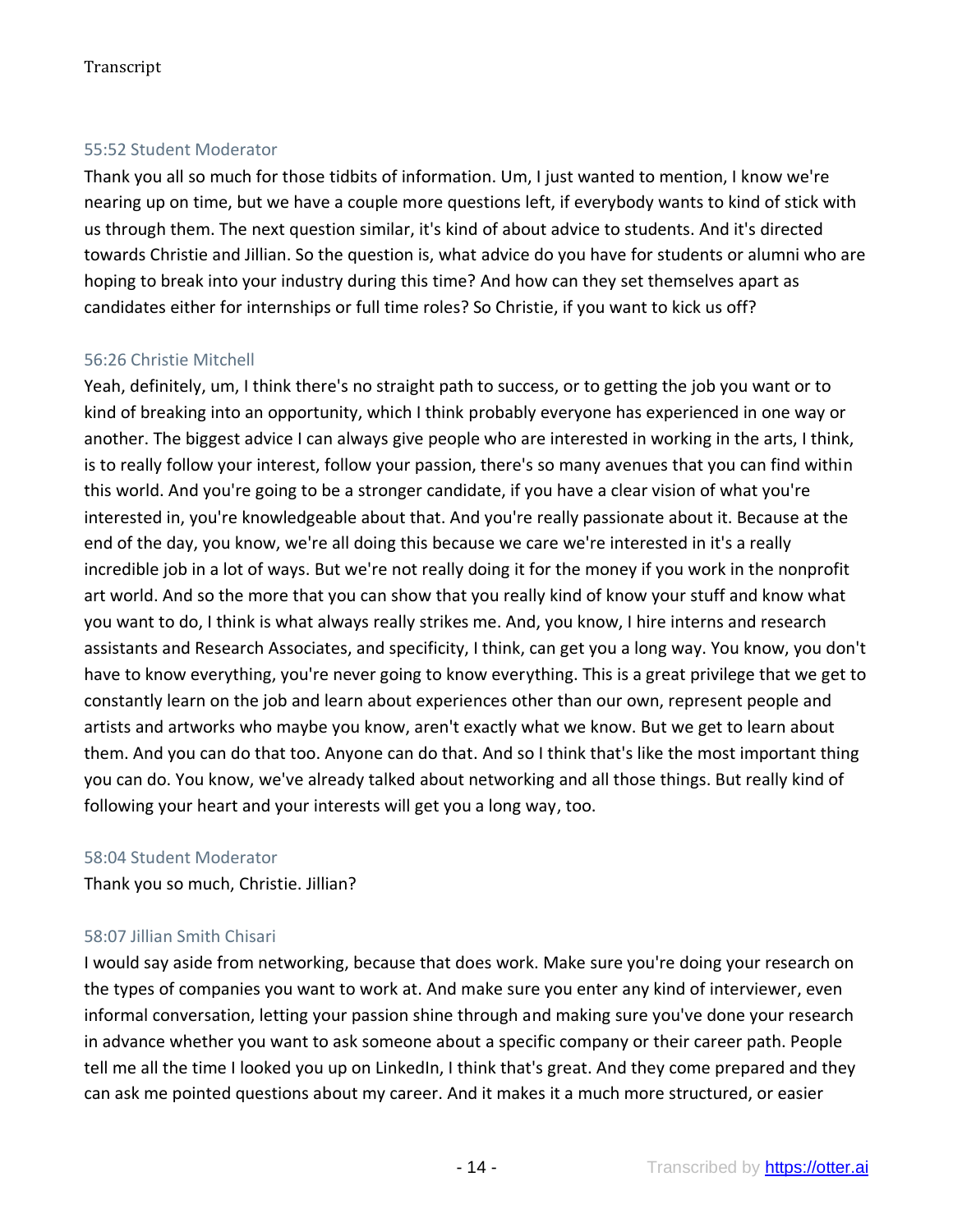conversation to make sure that it's helpful to the person asking the questions. I also give this advice to anyone that will listen but there was someone who when I interned at CHANEL during business school gave me very helpful industry advice. She took my resume that was basically a business school cooker, cookie cutter resume, and was like you need to throw this whole thing out. Like you're a creative person, you're in a creative industry. Even though you're in a marketing slash tech type function, make sure you're showing your passion and creativity through that. I had a conversation with Sydney, hi Sydney, a few weeks ago, or maybe I don't remember the exact timing, I apologize. But she sent me her resume afterwards. And it was a glowing example of her showing her creativity and sort of letting her personality shine through on her resume. And I encourage everyone that's sort of in a field that's not you know, say finance or consulting no offense to those folks to make sure that they have a little bit of personality on their resume, and that they're getting something so that it's not just you know, sitting there in a pile looking like every other resume does catch people's eyes and I know that it has caught my eyes. I also know that I have always kept doing and students that reached out to me sort of back of mine for internship opportunities, or passing along their resume, should I see something or if a friend of mine who's a hiring manager says, you know, I'm looking for someone at this level, like, do you know anyone or I'm looking for interns? Do you have any recommendations?

So I always encourage people to make sure that they're proactively networking. And while some companies might not be open to this, I don't think it's, you know, terrible with certain companies, if you reach out to someone, we've been talking, I'm on a career committee here do trying to carve out more more in different kinds of opportunities for students. And one of the things we were talking about during this time in particular, is, there could be companies out there that are willing to sort of have you work on a project basis. And if I were, you know, someone who might not be able to get an internship right now, or is having trouble networking due to COVID, it doesn't hurt to reach out and just see through the alumni network, their company would be willing to, or if you have an idea, even going as far as to pitch it, provided that it's fully baked and all of that. So just try to be creative with your time and spend the time researching and learning about the in the industry, whether it's fashion, or beauty or art. So those are some my tips, at least.

## 1:01:32 Student Moderators

Thank you. Yes, thank you so much for that was actually really helpful, especially someone like me, who's graduating and trying to think about ways to set yourself apart in the job market in the age of COVID. This question is for Jesse, Jason and Lynn. And the question is looking back at your career, what is one piece of advice you wish you could go back and give yourself earlier on in your career, and we'll start with Jesse.

#### 1:02:16 Jesse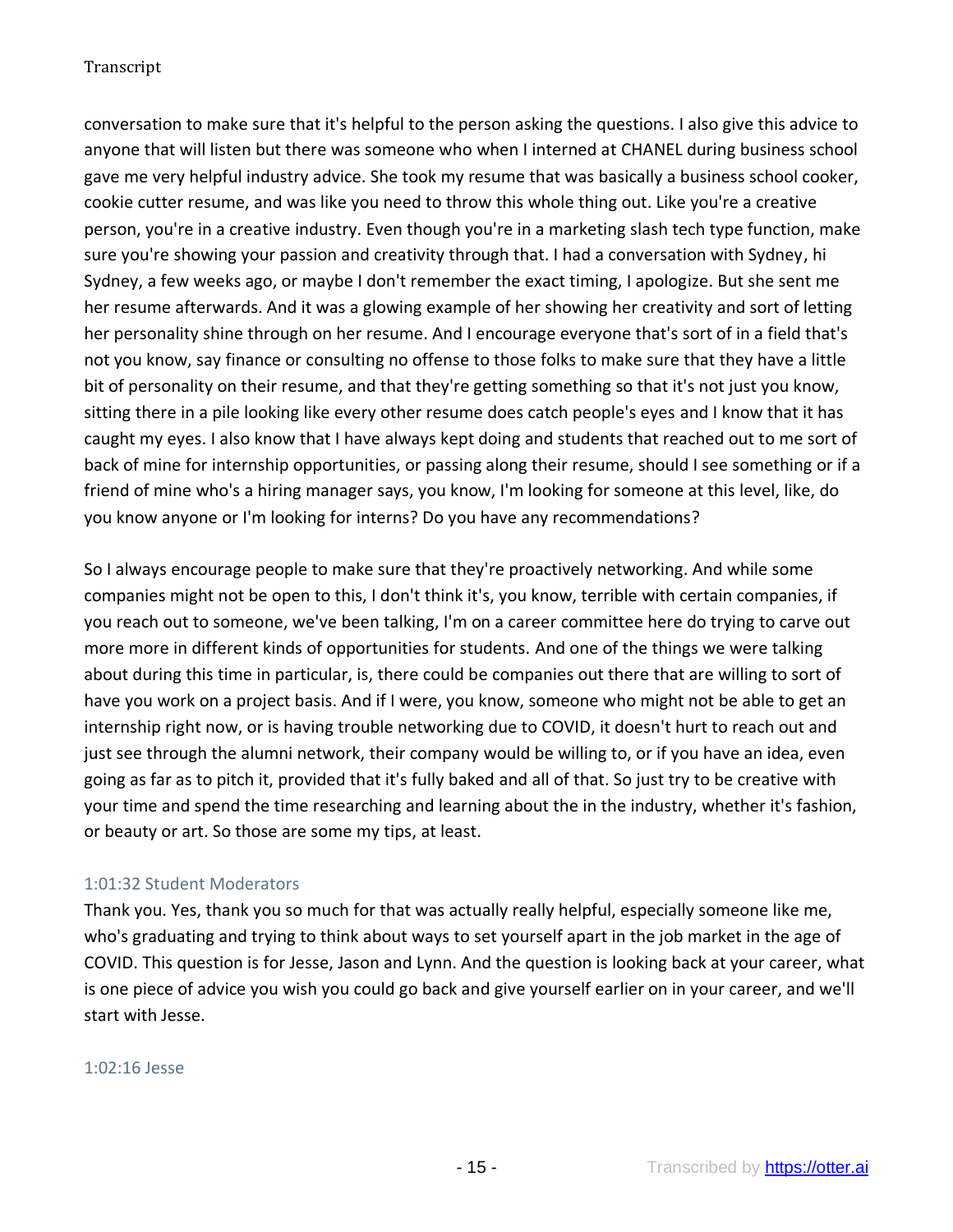This was a tough one. Thankfully, I feel like I had a lot of great mentors and coaches and guides who offered a lot of helpful tidbits and insights along the way. So it was hard to think of something that I wish I'd known. So I'm going to struggle to answer but I'm going to do my best to be honest. In that, one thing, i i One piece of advice I wish I had known sooner in my career is, quite frankly, not everyone is for you. Um, and that can be hard to accept because you, I think sometimes I thought, well, what's wrong with me? Like, did I do something? Did I say something. And what I had to realize was that it has nothing to do with me, it has everything to do with them, and their own complexes, their own traumas, their own unresolved issues, that while they have an impact on me, in some ways, at the core, have nothing to do with me. And so once I realized that their conflict with me, or their their tension against me, didn't actually have to do with something that I had done or said that it sort of freed me to not police myself, you know, I think, as has been mentioned, you know, we're talking about the, the, the undeniable attention to the Black Lives Matter movement, and so many others, right, where that where people have proactively been vocal about Mee Too, about violence against trans women, around issues around immigration.

I mean, there's there's a, there's an endless amount of causes. But if you identify with any of those kinds of causes or other experiences, it's easy to feel like, oh, it's hard to show up as my full self in institutions that don't look like me, that don't reflect my experience. And quite frankly, there can be people who are who are who are in those institutions, who may be uncomfortable with your presence who may feel threatened or intimidated, and that isn't your fault. That might be your problem. But it's not your fault. And I hope that slight distinction is helpful for folks who may think that they can never measure up, that you do measure up, you are worthy, your life does matter. And you show up as your best self, and trust that the gifts that you have, and the energies that you have to offer will be met. Well, that's been my experience. And while there certainly has been real adversity, I've again been so grateful for the people that have been for me, right. But it also helped me recognize when people weren't, and do different things to protect myself so that I could be successful, and continue to move forward in ways that were meaningful for me. And for the folks that were around me. So somewhat challenging answer, but I hope that you hear my heart and in my feedback,

### 1:05:53 Student Moderator

Absolutely, I definitely do. The next person is Jason.

### 1:05:59 Jason

Thanks, Ashley. Impossible to follow Jesse, because he's so awesome, and so honest, but I will try. I would say thinking about my Duke experience, and bearing in mind that I was at Duke during the Ronald Reagan era, and the George HW Bush era, it was a very different time, in in so many ways, but I really agree with what Kristina said earlier in her question or comments, and also what Christie said, and it and sort of, you know, the idea that you have to follow your interest, it's really important,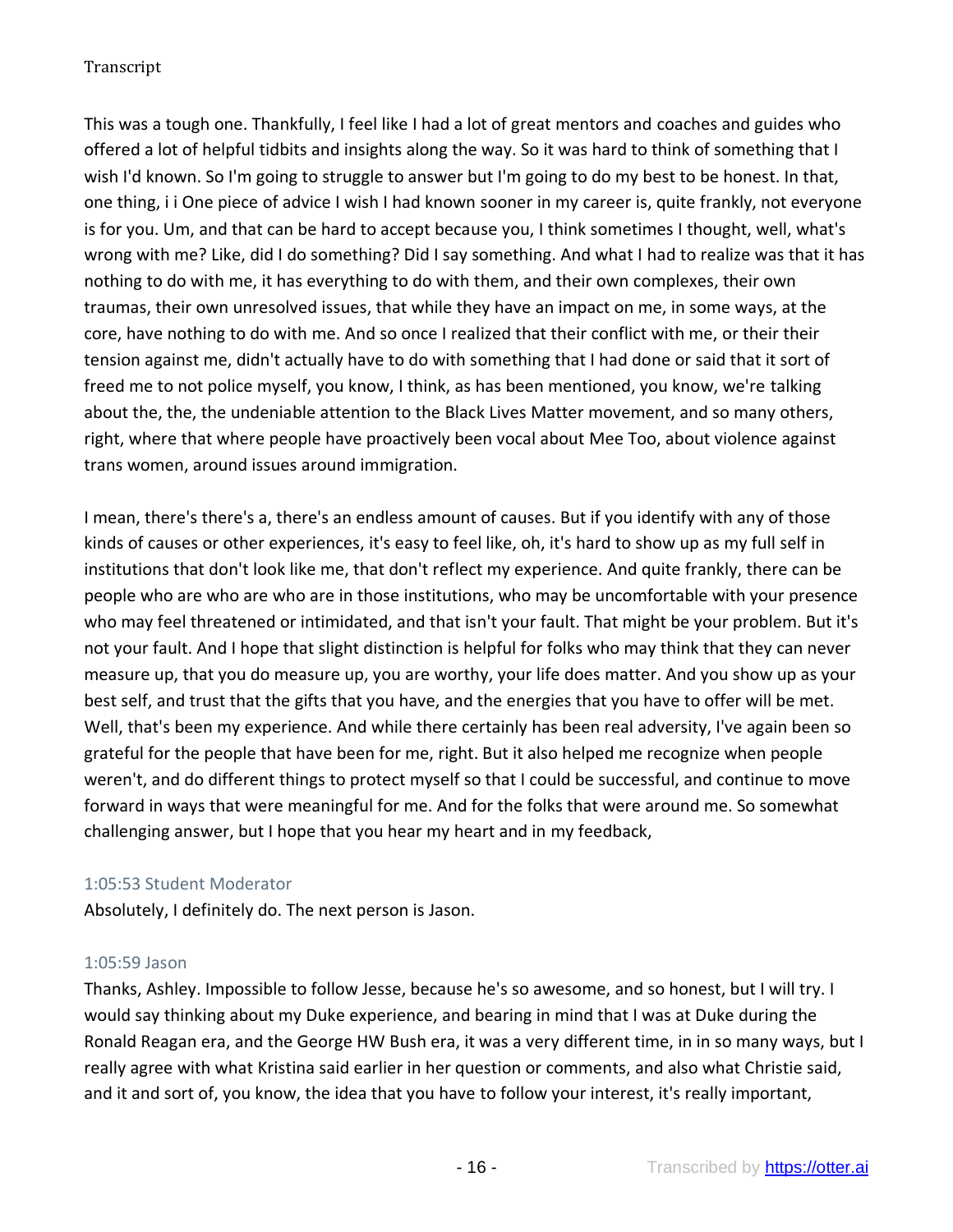especially in undergraduate if there's stuff that that makes you you know, want to sing, you have to take classes in that I came into Duke as an economics major. And I realized pretty early, that that really wasn't my thing. And it took me a while to fully embrace art history and say, Okay, I'm just gonna throw finishing economics and go all in with art history, you have to kind of follow the things that that are your passion and your interest, as people have been saying, because college is the time to do it. And the things that were limiting about Duke when I was there in the 80s, were, you know, the curriculum was limited, right? I never had a class in African art. I never had a class in Islamic art. I never had a class in, in any sort of non western Asian art, right. And I wish I did. And the thing, the time to do it is in undergrad, because when you go to grad school, it's specialization. You have to know languages, it's much more difficult to jump into that kind of stuff. And also, there were less opportunities, right, I had one internship at Duke, it was at the North Carolina Museum of Art, which was a much smaller institution then, but I was in the registrar and it was the wrong place for me. Because I know now that I wanted, I should have been doing curatorial stuff, I would have known I was interested in curatorial I would have done curatorial at the Institute of Fine Arts with Lauren Christie went, which I did not do because I was, you know, sort of unsteady about it. So the more internships you do, the better. And also, you have at your disposal. Now, as students you have DukeCreate, you have DEMAN, you have Duke careers, you have all these elements, which the college has brilliantly put together to give you these kinds of opportunities, in addition to the national, which you are all rightfully singing its praises. So, you know, I have students now, at Marymount Manhattan College, they do so many internships, and it's the best thing because it lets them see where they want to be in what they want to be doing. So that's my advice, I wish I'd been able to take better advantage of the opportunities that were present for me or that had not evolved yet, and which are open to you now at school.

## 1:08:33 Student Moderator

Absolutely, thank you. And before I get to one, I do want to give a shout out to Professor Dillon, my thesis professor, as well as the chair of our history department. Thank you so much for joining with this. But after that, I want to make sure I asked Lynn, what are your thoughts as well.

## 1:08:53 Lynn Matheny

Also took the last the last person on the last question, I'll give a meta answer. Because it's a reflective question. And in reflecting on the question, I was thinking about how I wish I have spent more time reflecting I think that's something in this era of COVID where we may still be busy, but we're busy in a different way. I'm not commuting into the district and taking Metro and you know, we found different types of time on our hands. And that has been something that, you know, really from the beginning of my career on I've been busy. I've been busy at work and I've been busy with family responsibilities and even in free time. You know, like Duke students today, you know, I have things I want to do and you know, I'm reading books and you know, going into my book club and, you know, running my half marathons and training and I'm what I haven't given myself is his time to reflect enough. And so that's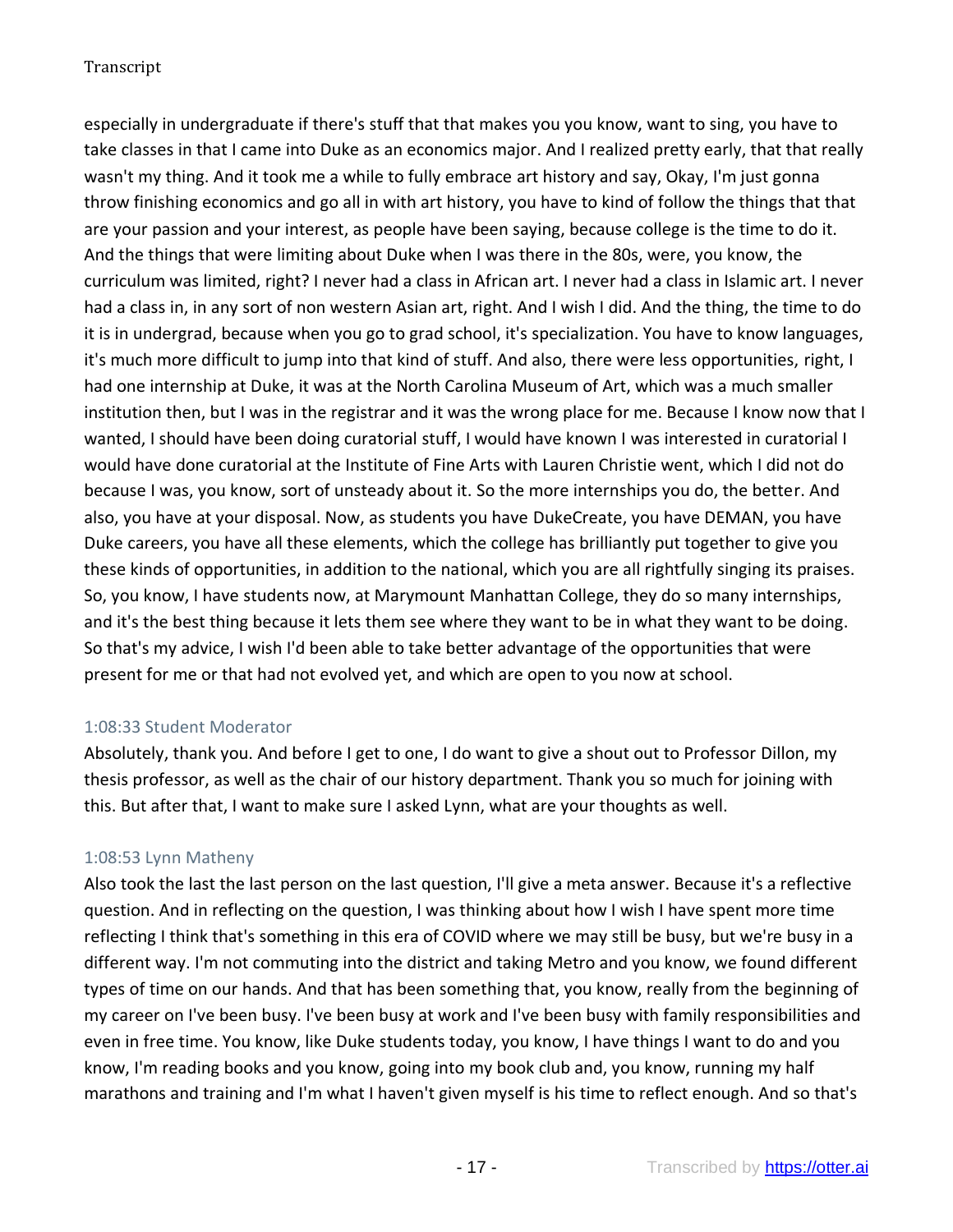something I I have been thinking about. And I think our institutions to need to do more of that. And I think we're in a period where that is happening. I can speak for my own. And, you know, the question came up earlier about types of conversations that are happening. And we have a large group called relevance. It's the relevance group, and it's talking to people about what makes our jobs and our institution relevant. We have, you know, committees on diversity, we have a strategic plan. So we are doing this more now. But if you ask me what one thing I wish I had done more all along, I would say you take time to reflect all the way along.

## 1:11:00 Student Moderator

Thank you. Alright, so this is our last question for the night. So thank you guys for sticking with us, even though we're a little over time. Um, this question is for everyone. And it's a big question. How do you think both the COVID 19 pandemic in the spotlight on racial equity will affect the future of your industry? Kristina, would you like to start, or whoever wants to jump in?

## 1:11:37 Kristina Brown

I'm hopeful, I can I can start. I'm hopeful that it impacts it in a in a very significant way. Because coming from beauty, there's a lot of work to be done in terms of diversity and inclusion. And not just saying that, that we care about diversity and inclusion, but making sure that it's a part of our fabric, who we are as a company. And I've seen some positive changes in CHANEL so far. So I'm hoping that the brand continues in that way, it really picks up momentum and addresses or addresses systemic racism, not just externally but internally as well. So I know Jllian was speaking about hiring practices. So making sure that you're not always hiring the same candidate, the same type of candidate because to be honest with you, I feel like I've been able to do so well, in my career, because of my Duke degree that has helped me in a lot of ways. And this sounds problematic and not to sound grim. But I feel like as a black woman, the Duke degree legitimate legitimate legitimizes me in ways that are very problematic. So I'm hoping that, um, as a response to this, my industry and other industries as well really looks at hiring practices to see who they're taking in, and not just people who, who are like them who are like typical candidates, but also looking broader. And then in terms of diversity inclusion, I'm hoping that my company and I've tried to become more of a voice for this, especially with, with what's been happening, but making sure that we have conversations that we make space for people of color within the company. And then also, when you're there and and if you have leaders that will listen to you, I've been trying to use my voice and even to make sure that there's representation in, in senior leadership, because it's one thing for it's one thing for junior employees to be diverse, but what is it looking like to me if I can't see away from myself to us anything the company, so I'm hoping that that changes to leadership reflects, reflects who we are as a nation. So I think that these industries will really they'll be forced to change. I don't know how fast that change will come. Um, but yeah, I'm hoping that that with what's been happening, that the companies really adapt to what's going on and what we what we need to see.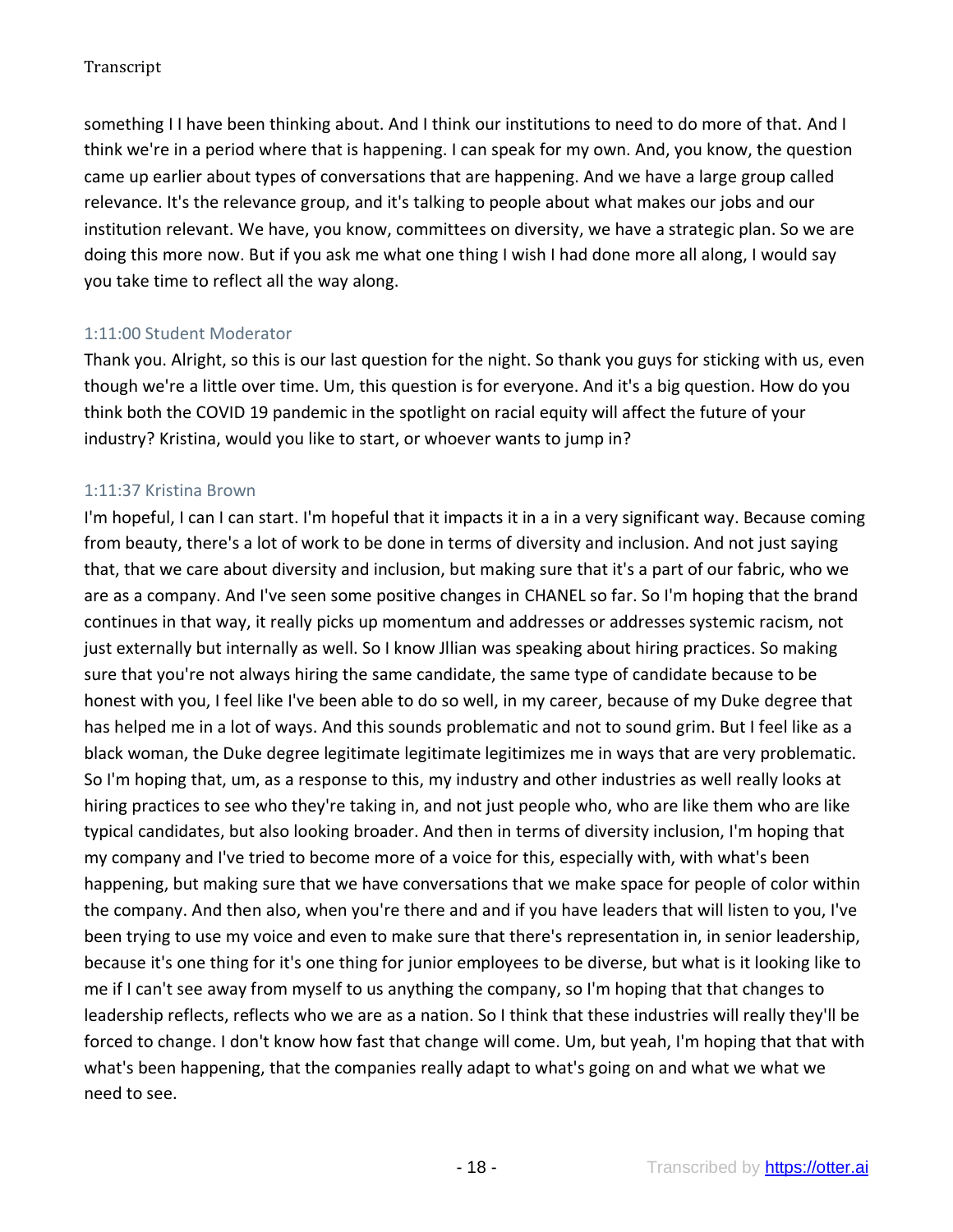## 1:14:05 Student Moderator

Thank you. If anyone has a few more thoughts, if not, we can wrap up tonight.

## 1:14:13 Laura D. Corey

I can jump in if you want. No, but in fact, just been writing this since that first statement that we're going to make right outside of making The Met. And and I think that in fact, you know, I mean, this we've been thinking so completely immersively about our history and what these different chapters have been we tell the story in terms of 10 transformative moments, and we became acutely aware that we were living a transformative moment during the shutdown. And and since then, I think it's telling that I've rewritten the statement probably four or five times because the world keeps changing. But one of the themes that really I think stuck out to me is thinking about we're thinking so much now about what is the museum's role in society? You know, what is it that we do to serve our community and and that has evolved so much since you know the Met founded is like a museum for New York. And then it started to think more in terms of being a museum kind of for America and then for the world, but really, for people to come to us. And, you know, I think that this shutdown period of time has made us really I mean, we've been, of course, thinking about our global audience and digital and whatnot, but it's really brought to the fore, how can we serve these audiences around the world? And then I think with the Black Lives Matter movement, and even just with the fact that we don't think our international audiences are going to be able to come to us, probably all that soon, maybe even our national audiences. But really, what is our purpose inside the committee, you know, in the community, and all of these forms and how, you know, we're so much more than just a building to put art in, you know, the museums exist to connect art and people and I think that the human side is something that's really being brought out, both by the pandemic and the, you know, personal crises, health crises, but also by Black Lives Matter and all of the the dialogue going on now. And really thinking about, you know, what is our role in serving our people.

## 1:16:09 Student Moderator

Thanks, Laura, for ending on that note. We're so glad that all of us can make it tonight. And on behalf of DEMAN and my fellow student moderators, we'd love to thank the panelists for being here with us tonight and also for everyone for joining this conversation.

## OUTRO: Dave Karger 57:28

That's it for this episode of DEMAN Live. I'm DAVE KARGER, DEMAN is a signature program of Duke Arts and Duke Alumni Engagement and Development. Follow DEMAN on social and stay updated at DukeDEMAN.com, that's d e m a n.com where you can find our full archive of episodes. Thanks so much for joining us. See you next time.